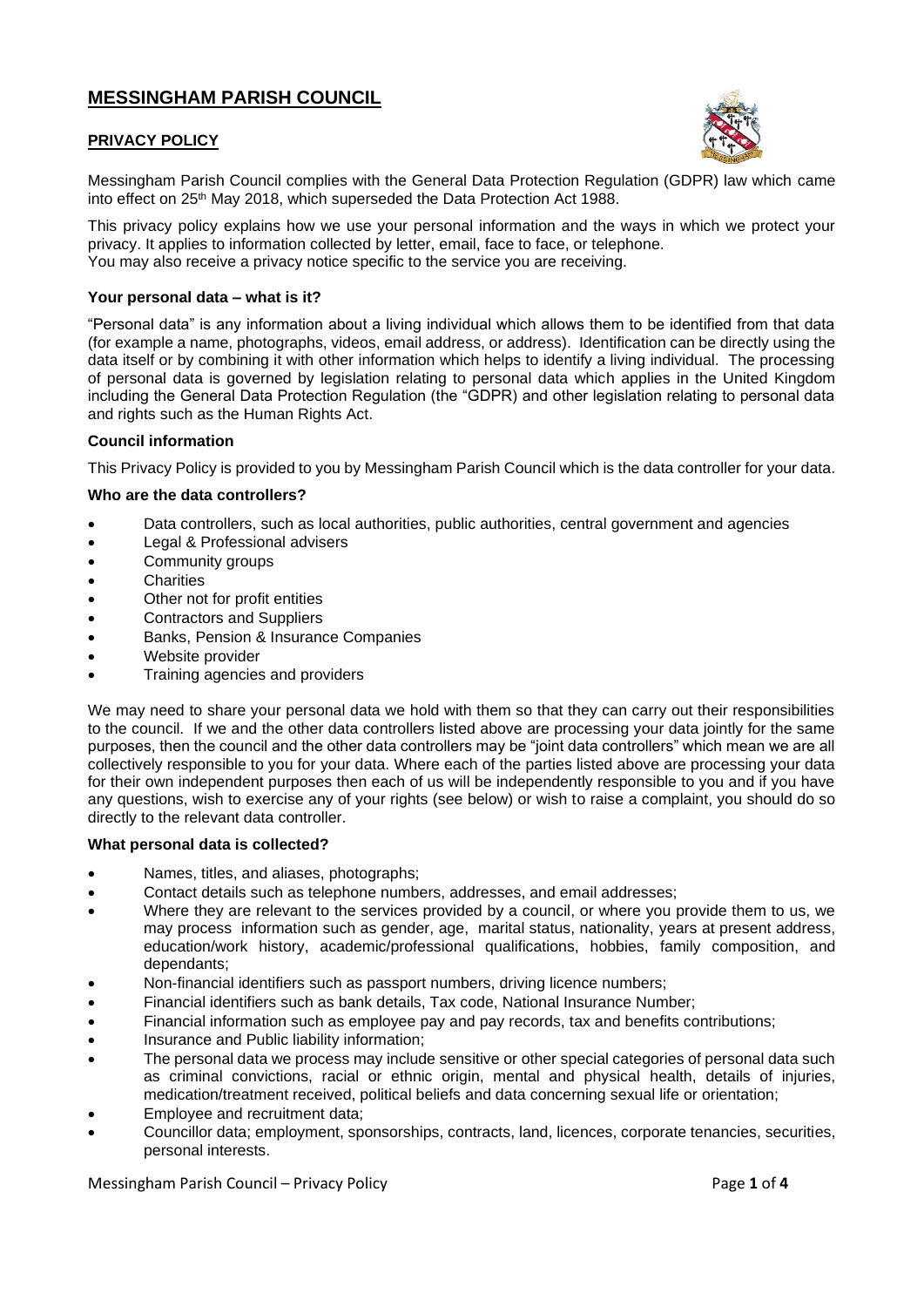## **How we use sensitive personal data**

- We may process sensitive personal data including, as appropriate:
	- information about your physical or mental health or condition in order to monitor sick leave and take decisions on your fitness for work;
	- your racial or ethnic origin or religious or similar information in order to monitor compliance with equal opportunities legislation;
	- in order to comply with legal requirements and obligations to third parties.
- These types of data are described in the GDPR as "Special categories of data" and require higher levels of protection. We need to have further justification for collecting, storing and using this type of personal data.
- We may process special categories of personal data in the following circumstances:
	- In limited circumstances, with your explicit written consent.
	- Where we need to carry out our legal obligations.
	- Where it is needed in the public interest.
- Less commonly, we may process this type of personal data where it is needed in relation to legal claims or where it is needed to protect your interests (or someone else's interests) and you are not capable of giving your consent, or where you have already made the information public.

#### **Do we need your consent to process your sensitive personal data?**

• In limited circumstances, we may approach you for your written consent to allow us to process certain sensitive personal data. If we do so, we will provide you with full details of the personal data that we would like and the reason we need it, so that you can carefully consider whether you wish to consent.

## **The Parish Council will comply with data protection law. This says that the personal data we hold about you must be:**

- Used lawfully, fairly and in a transparent way.
- Collected only for valid purposes that we have clearly explained to you and not used in any way that is incompatible with those purposes.
- Relevant to the purposes we have told you about and limited only to those purposes.
- Accurate and kept up to date.
- Kept only as long as necessary for the purposes we have told you about.
- Kept and destroyed securely including ensuring that appropriate technical and security measures are in place to protect your personal data from loss, misuse, unauthorised access and disclosure.

#### **We use your personal data for some or all of the following purposes:**

- To deliver public services including to understand your needs to provide the services that you request and to understand what we can do for you and inform you of other relevant services;
- To confirm your identity to provide some services;
- To contact you by post, email, telephone or using social media;
- To prevent and detect fraud and corruption in the use of public funds and where necessary for the law enforcement functions;
- To enable us to meet all legal and statutory obligations and powers including any delegated functions;
- To carry out safeguarding procedures;
- To promote the interests of the council;
- To maintain our own accounts and records;
- To seek your views, opinions or comments;
- To notify you of changes to our facilities, services, events and staff, councillors and other role holders;
- To send you communications which you have requested and that may be of interest to you. These may include information about campaigns, appeals, other new projects or initiatives;
- To process financial transactions including pay, grants and payments for goods and services;
- To administer our pre-contract and contractual obligations eg. suppliers, allotments, hirers;
- To administer our recruitment/employment contract and obligations;
- To allow the statistical analysis of data so we can plan the provision of services;
- To administer the Parish Council website.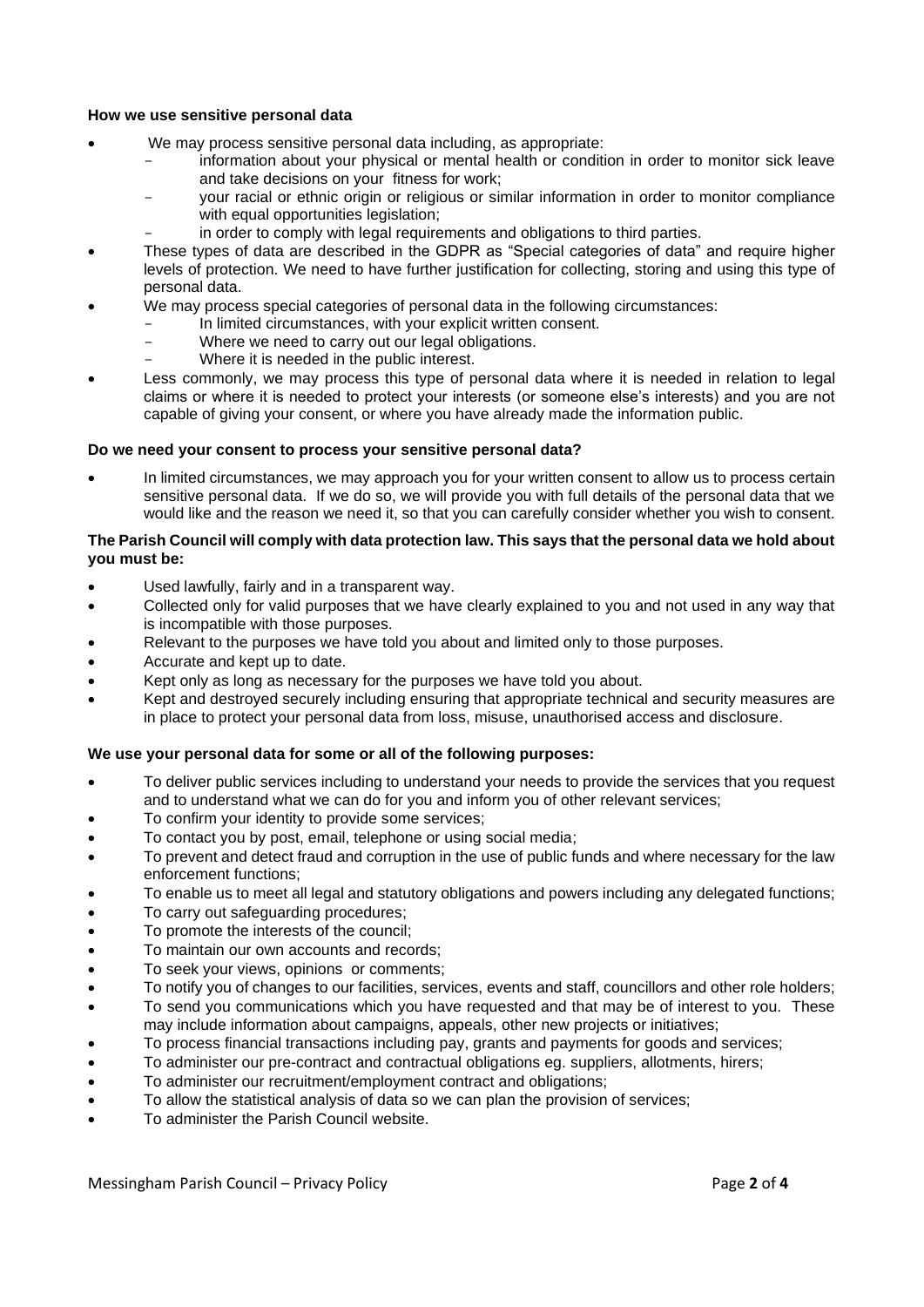## **What is the legal basis for processing your personal data?**

The council is a public authority and has certain powers and obligations. Most of your personal data is processed for compliance with a legal obligation which includes the discharge of the council's statutory functions and powers. Sometimes when exercising these powers or duties it is necessary to process personal data of residents or people using the council's services. We will always take into account your interests and rights. This Privacy Policy sets out your rights and the council's obligations to you.

We may process personal data if it is necessary for the performance of a contract with you, or to take steps to enter into a contract.

Sometimes the use of your personal data requires your consent. We will first obtain your consent to that use.

# **Sharing your personal data**

This section provides information about the third parties with whom the council may share your personal data. These third parties have an obligation to put in place appropriate security measures and will be responsible to you directly for the manner in which they process and protect your personal data. It is likely that we will need to share your data with some or all of the following (but only where necessary):

- The data controllers listed above under the heading "Other data controllers the council works with";
- Our agents, suppliers and contractors.
- On occasion, other local authorities or not for profit bodies with which we are carrying out joint ventures e.g. in relation to facilities or events for the community.

#### **How do we store your personal data?**

We ensure that there are appropriate and proportionate controls in place to protect information. Electronic data is malware, virus and password protected. All files are automatically backed up to Microsoft OneDrive.

#### **How long do we keep your personal data?**

We will only retain your personal data for as long as necessary to fulfil the purposes we collected it for, including for the purpose of satisfying any legal, accounting or reporting requirements. This will be in line with our Data Retention Policy.

We will dispose of paper records or delete electronic personal data in a secure way when it is no longer required.

#### **Your responsibilities**

It is important that the personal data we hold about you is accurate and current. Please keep us informed if your personal data changes.

#### **Your rights and your personal data**

You have the following rights with respect to your personal data:

When exercising any of the rights listed below, in order to process your request, we may need to verify your identity for your security. In such cases we will need you to respond with proof of your identity before you can exercise these rights.

- *1) The right to access personal data we hold on you*
- At any point you can contact us to request the personal data we hold on you as well as why we have that personal data, who has access to the personal data and where we obtained the personal data from. Once we have received your request we will respond within one month.
- There are no fees or charges for the first request but additional requests for the same personal data or requests which are manifestly unfounded or excessive may be subject to an administrative fee.

#### *2) The right to correct and update the personal data we hold on you*

• If the data we hold on you is out of date, incomplete or incorrect, you can inform us and your data will be updated.